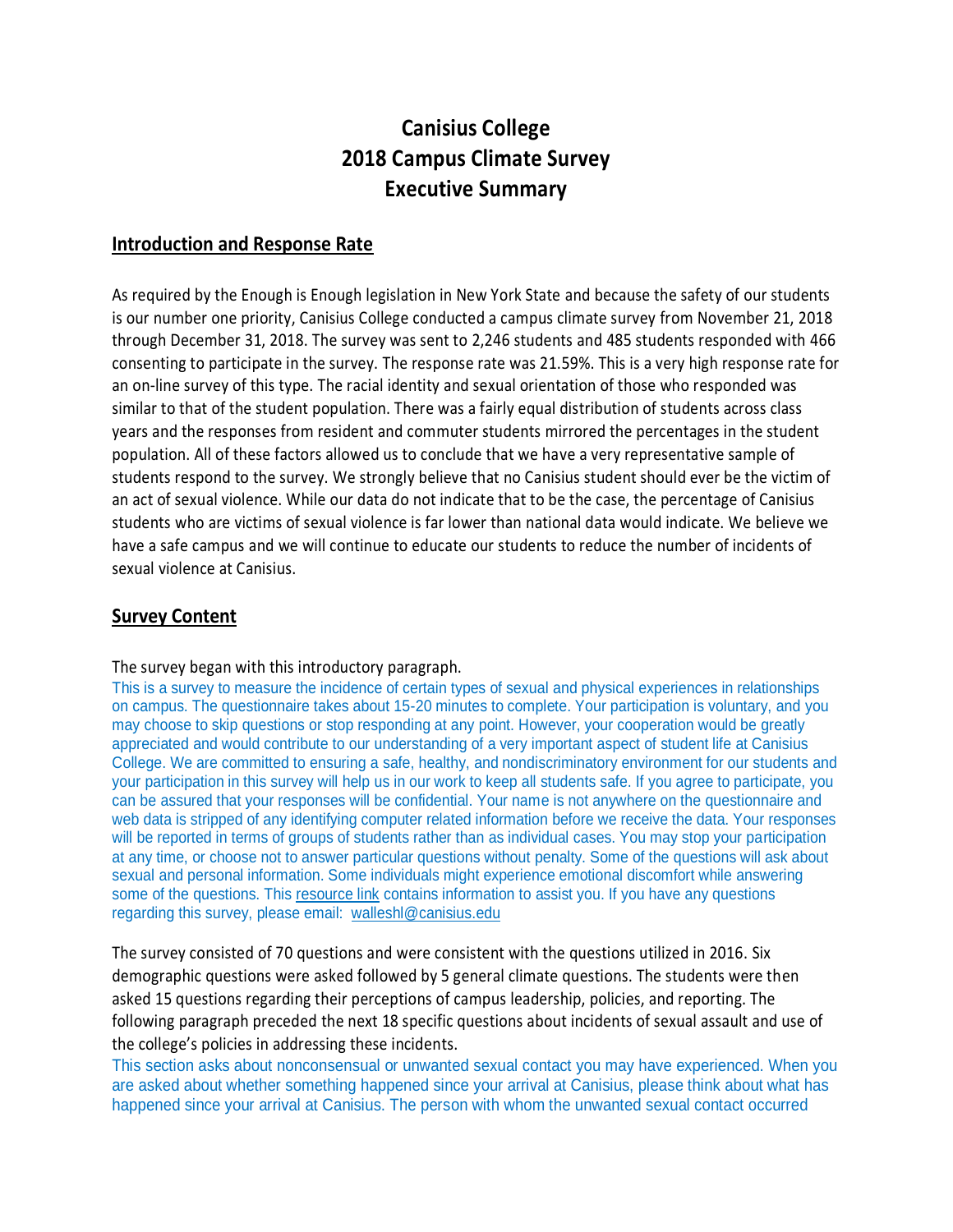could have been a stranger or someone you know, such as a family member or someone you were dating or going out with. These questions ask about five types of unwanted sexual contact: forced touching of a sexual nature (forced kissing, touching of private parts, grabbing, fondling, rubbing up against you in a sexual way, even if it is over your clothes) oral sex (someone's mouth or tongue making contact with your genitals or your mouth or tongue making contact with someone else's genitals) sexual intercourse (someone's penis being put in your vagina) anal sex (someone's penis being put in your anus) sexual penetration with a finger or object (someone putting their finger or an object like a bottle or a candle in your vagina or anus) The questions below ask about unwanted sexual contact that involved force or threats of force against you. Force could include someone holding you down with his or her body weight, pinning your arms, hitting or kicking you, or using or threatening to use a weapon against you.

The students were then asked a series of 20 questions related to bystander confidence followed by 5 very specific questions on intimate partner violence. The paragraph below preceded the questions on intimate partner violence.

This section will ask questions about relationship and dating experiences. No matter how well a couple gets along, there are times when they disagree, get annoyed with the other person, want different things from each other, or just have spats or fights because they are in a bad mood, are tired, or for some other reason. Couples also have many different ways of trying to settle their differences. This is a list of things that might happen when you have differences.

# **Responses to Key Questions**

If someone were to report a sexual assault to a campus authority, how likely is it that each of the following would occur?

The college would take the report seriously

#### **48% Very Likely, 34% Moderately Likely**

The college would take steps to protect the safety of and support the person making the report **48% Very Likely, 33% Moderately Likely**

Have you received education related to policies and procedures regarding incidents of sexual assault (e.g., what is defined as sexual assault, how to report an incident, confidential resources, procedures for handling complaints)? **86% Yes -9% Improvement from 2016**

Please indicate your level of agreement to each of the following statements: - I have confidence that Canisius administers the procedures to address complaints of sexual assault fairly.

# **73% Agree or Strongly agree –Decline by 8% from 2016**

How familiar are you with the following? - The definition of consent regarding sexual activity for the campus community?

**81% Very familiar-5% Improvement from 2016 16% Somewhat familiar**

**Determined that ongoing educational campaign surrounding the Enough is Enough definition of consent was very successful.**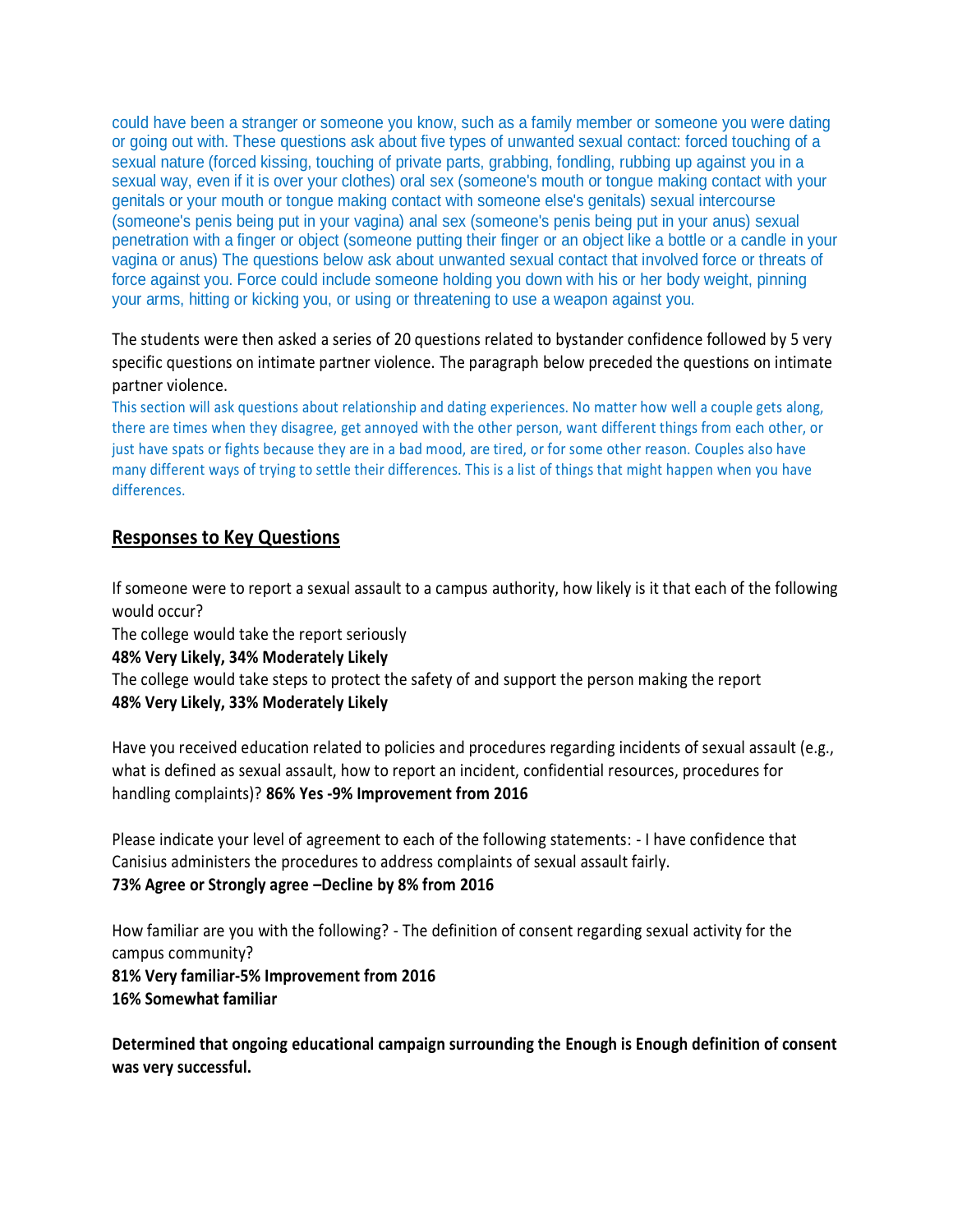Since your arrival at Canisius, has anyone had sexual contact with you by using physical force or threatening to physically harm you? **94% No 6% Yes**

#### **National data suggests that this could be 20% Yes. Canisius is well under the national percentage, however, we continue to educate and adjudicate to try to reduce our percentage.**

Since your arrival at Canisius, has someone had sexual contact with you when you were unable to provide consent or stop what was happening because you were passed out, drugged, incapacitated, or asleep? This question asks about incidents that you are certain happened. **94% No-No change from 2016 6% Yes**

## **National data suggests that this could be 20% Yes. Canisius is well under the national percentage, however, we continue to educate and adjudicate to try to reduce our percentage.**

Since your arrival at Canisius, have you suspected that someone has had sexual contact with you when you were unable to provide consent or stop what was happening because you were passed out, drugged, incapacitated, or asleep? This question asks about events that you think (but are not certain) happened. **94% No change from 2016 6% Yes**

**National data suggests that this could be 20% Yes. Canisius is well under the national percentage, however, we continue to educate and adjudicate to try to reduce our percentage.**

**The 5 questions below dealt with bystander behavior and our students' responses indicated they were very confident about how and when they would positively intervene to reduce incidences of sexual violence.**

Please read each of the following behaviors. Indicate how confident you are that you could do them. Rate your degree of confidence by using a 1-7 Likert scale with 1= not at all confident and 7=completely confident. - Express my discomfort if someone says that rape victims are to blame for being raped **85% indicated confidence scores of 5-7 –No change from 2016**

Please read each of the following behaviors. Indicate how confident you are that you could do them. Rate your degree of confidence by using a 1-7 Likert scale with 1= not at all confident and 7=completely confident. - Talk to a friend whom I suspect is in a sexually abusive relationship **82% indicated confidence scores of 5-7-Two percent increase from 2016**

Please read each of the following behaviors. Indicate how confident you are that you could do them. Rate your degree of confidence by using a 1-7 Likert scale with 1= not at all confident and 7=completely confident. - Get help and resources for a friend who tells me they have been raped